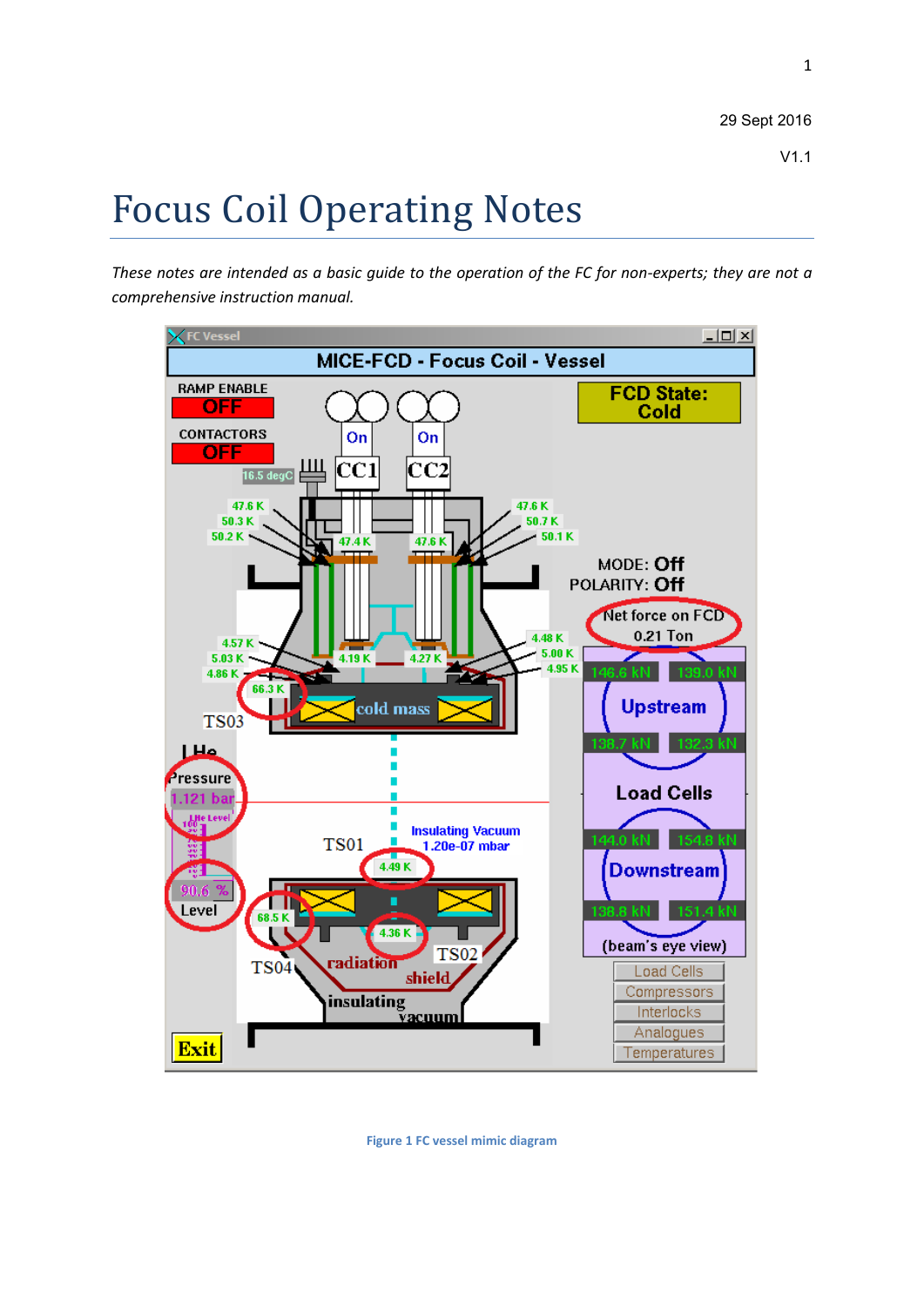# **Pre-powering checks**

### **Temperatures & pressures**

Before powering the module a number of critical temperatures and pressures must be checked. They can be found:

- 1. On the mimic diagram[, Figure 1,](#page-0-0) (circled in red);
- 2. On the (Lakeshore and other) units in RR2, and
- 3. In the data archive, accessed with the Archive Viewer (described later below).

The critical values, based on operating experience in R9, are given in [Table 1.](#page-1-0) Note that the temperatures given on the mimic diagram currently have a resolution of only 0.1 K.

If the values exceed those given, *speak to an expert.*

The stability of the temperatures for a few hours before powering should be checked with the Archive Viewer. If the temperatures look unstable, *speak to an expert.*

## **Data logging**

The slow data logger is a 'Picologger' connected to a Toshiba laptop in RR2. It should be running and updating a graph on the screen. If it is not running, *speak to an expert.*

| Parameter               | <b>PV Name</b>                 | <b>Before</b>        | <b>During ramping</b><br>and operation |                                                                                                                                                                    |
|-------------------------|--------------------------------|----------------------|----------------------------------------|--------------------------------------------------------------------------------------------------------------------------------------------------------------------|
|                         | $$ TSO1                        | powering<br>< 4.57 K | $<$ 4.67 K                             |                                                                                                                                                                    |
| Cold mass temperature   |                                |                      |                                        |                                                                                                                                                                    |
| He bath temperature     | TSO2                           | < 4.45 K             | < 4.51 K                               | He pressure 1.30 bar                                                                                                                                               |
| Upper rad. shield temp. | $T$ SO3                        | < 68 K               |                                        |                                                                                                                                                                    |
| Lower rad. shield temp. | TSO4                           | < 70 K               |                                        |                                                                                                                                                                    |
| Helium pressure         | $$ Preg-01                     | $< 1.2$ bar          | $<$ 1.30 bar                           | Exceeding 1.35 bar<br>will cause loss of<br>helium, monitor this<br>pressure during<br>magnet operation,<br>press Pause if<br>pressure goes higher<br>than 1.30bar |
| Helium level            | $$ Level-01                    | > 80%                |                                        | Interlock set at 60%;<br>disables PSU                                                                                                                              |
| Net Force               | MICE-<br>CHAN-FCD-<br>01:FORCE | $<$ 12 ton           |                                        | <b>Deviations from</b><br>stable level are a<br>reason for ringing<br>expert                                                                                       |

<span id="page-1-0"></span>**Table 1 Critical parameters of FC**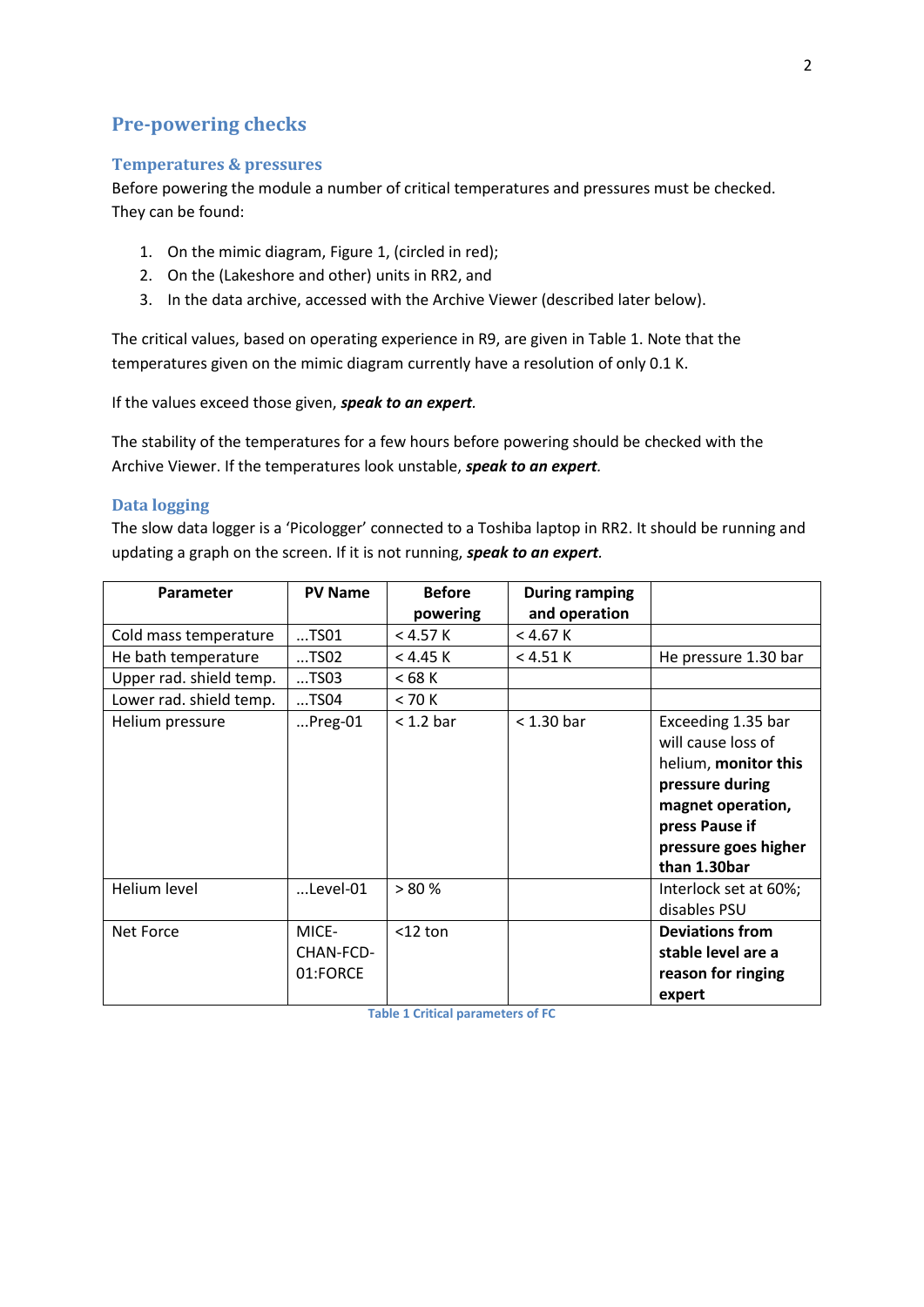# **Powering**

The power supply is controlled by a GUI accessed via the 'FCx PSU' option in the controls menu.

Before the GUI can be used, the AMI controller and PSU must be turned on in the correct sequence:

- 1. Turn on the AMI 430 controller. It will load its program. When finished it will say 'turn on the power supply'.
- 2. Turn on the PSU above the controller when indicated by the controller.
- 3. Press Enter on the AMI430 controller, only once (will beep)

To power the module from the GUI (which is accessible from the Controls Menu, App Launcher UI):

- 1. Choose AFCs => Focus coil => FCD or FCU power supply, password: Tesla
- 2. Click on 'Ramp Enable' => (On)
- 3. On AMI430 press Enter again to stop the Beeps
- 4. Click 'Close Contactor' => (On) => (clunk)
- 5. Set the desired current in Coil Window (for solenoid mode: max 90A, for flip mode: TBD, ask expert), Enter
- 6. In same Coil Window set the Voltage limit (typically 11V), Enter
- 7. Set the current limit (for safety, 2 amps above the desired current)
- 8. Press 'Ramp' from the 'Ramp / Pause / Zero' button to energise, Pause, or Zero to ramp down

The controller should then start to increase the current in the FC. The current and voltage will be displayed on the GUI, and also on the PSU and controller.

The ramp can be paused at any time with the 'Pause' button. If you want to ramp down, always press the Pause button first, then the Zero button.

Once the target current has been reached the GUI (and AMI controller) should indicate 'holding'.

If either the Ramp Enable or Close Contactor button is not green, there is an interlock failure. There are options to display and clear the interlocks. If they cannot be cleared, *speak to an expert.*

## *Notes:*

- 1. It may take several seconds before the control system responds to a command from the GUI – be patient!
- 2. The ramp rate (*dI/dt)* cannot be set from the GUI (despite the apparent option to do so). The programmed settings should only be changed by an expert.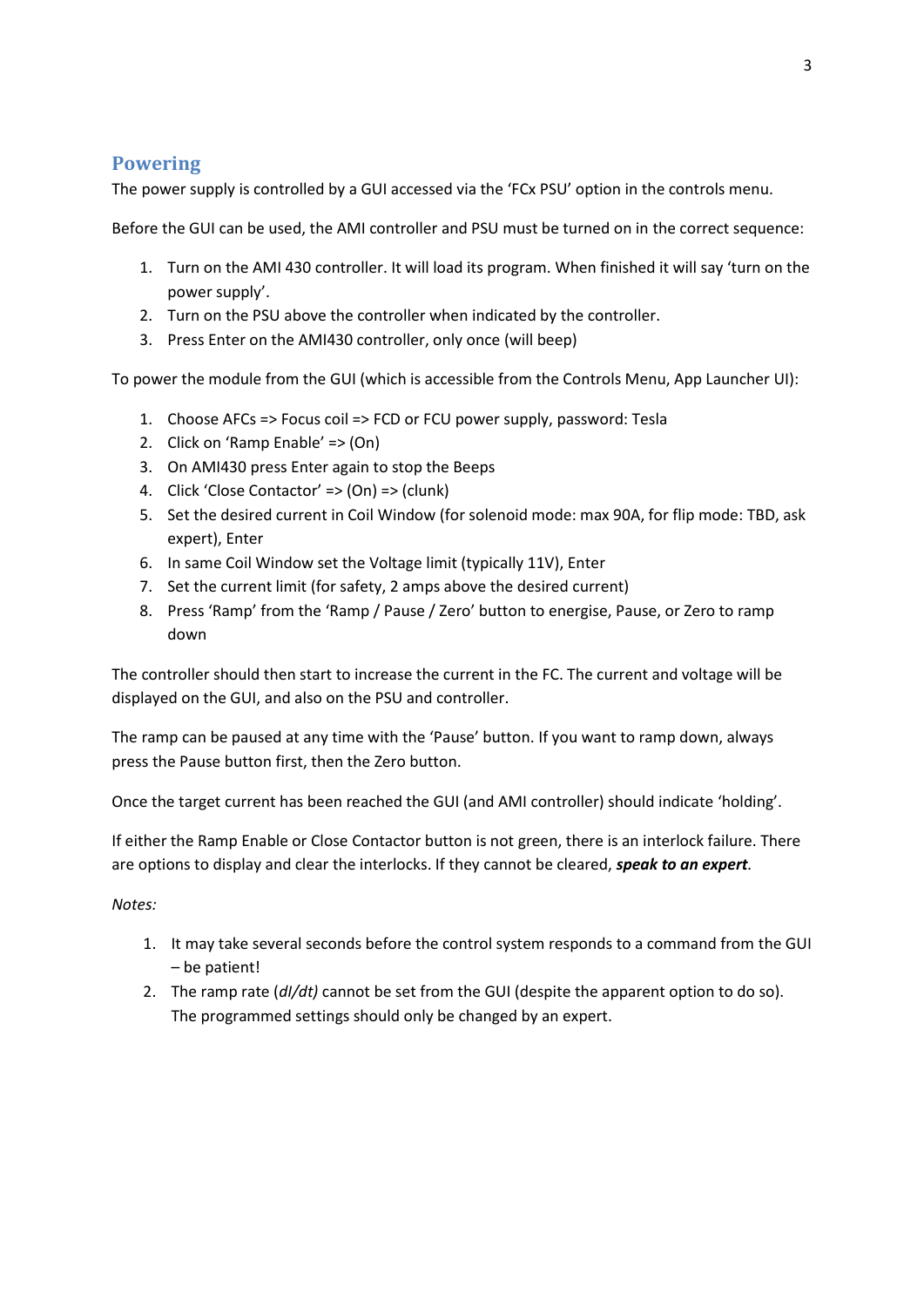## **Ramping**

Ramping the current *either up or down* introduces heat into the cold mass due to 'AC losses'. The heating power is roughly proportional to the ramp rate squared and the cold mass temperature will rise to a value which is a balance between thls heating and the cooling power of the cryocoolers. The time constant is of the order of an hour. Care must be taken not to exceed the temperatures given in [Table 1.](#page-1-0) Once a steady current has been reached, the temperatures will drop towards their starting values.

For low currents, the ramp rate can be high (~25 mA/sec); for higher currents (>50A) it must be kept low (~10 mA/sec). Since we do not yet have enough experience with FC1 in the Hall to know precisely what the ramp rate should be, it is best to keep it low.

For the above reasons *the temperatures of the cold mass and helium bath must be monitored during a ramp.* If the temperatures or helium pressure appear to be rising too fast the ramp can be paused with the 'Pause' button on the GUI.

The temperatures can be monitored with the Archive Viewer or the Strip Tool, invocable from the controls menu under 'Utilities'.

The ramp rate can only be changed from the front panel of the AMI controller, *ask an expert*).

#### **Ramping down**

Pause the ramp up (if not paused or holding already); press Zero button. The controller will then ramp down the current. The ramp down can be paused.

Alternatively the red button at the top of the AFC control rack can be pushed. However, this is not desirable since it will cause the control system to lose contact with the Controller / PSU which will ramp the current to zero (with no hope of stopping it).

After the magnet current has reached Zero press 'contactors off' to isolate PSU from magnet (=> clunk)

Turn off: first the AMETEK PSU, then controller AMI430

### **Changing mode or polarity**

This requires an *expert*, an electrician and a 'key dance' at present.

#### **Archive Viewer**

The Archive Viewer can be invoked from the controls menu. Once it is running use File and Open to open a file called  $fcd.xml*$  which is set up to display temperatures etc. Change the 'start' and 'end' times to -6H and 'now', and click on 'plot'.

Note that the data archiver is a bit slow in updating so there is a time lag.

[Figure 2](#page-4-0) is an example of the Archive Viewer traces during a ramp up (in steps) of FCD to 90 Amps at 10 mA/sec, and a subsequent ramp down. The heating of the cold mass is obvious.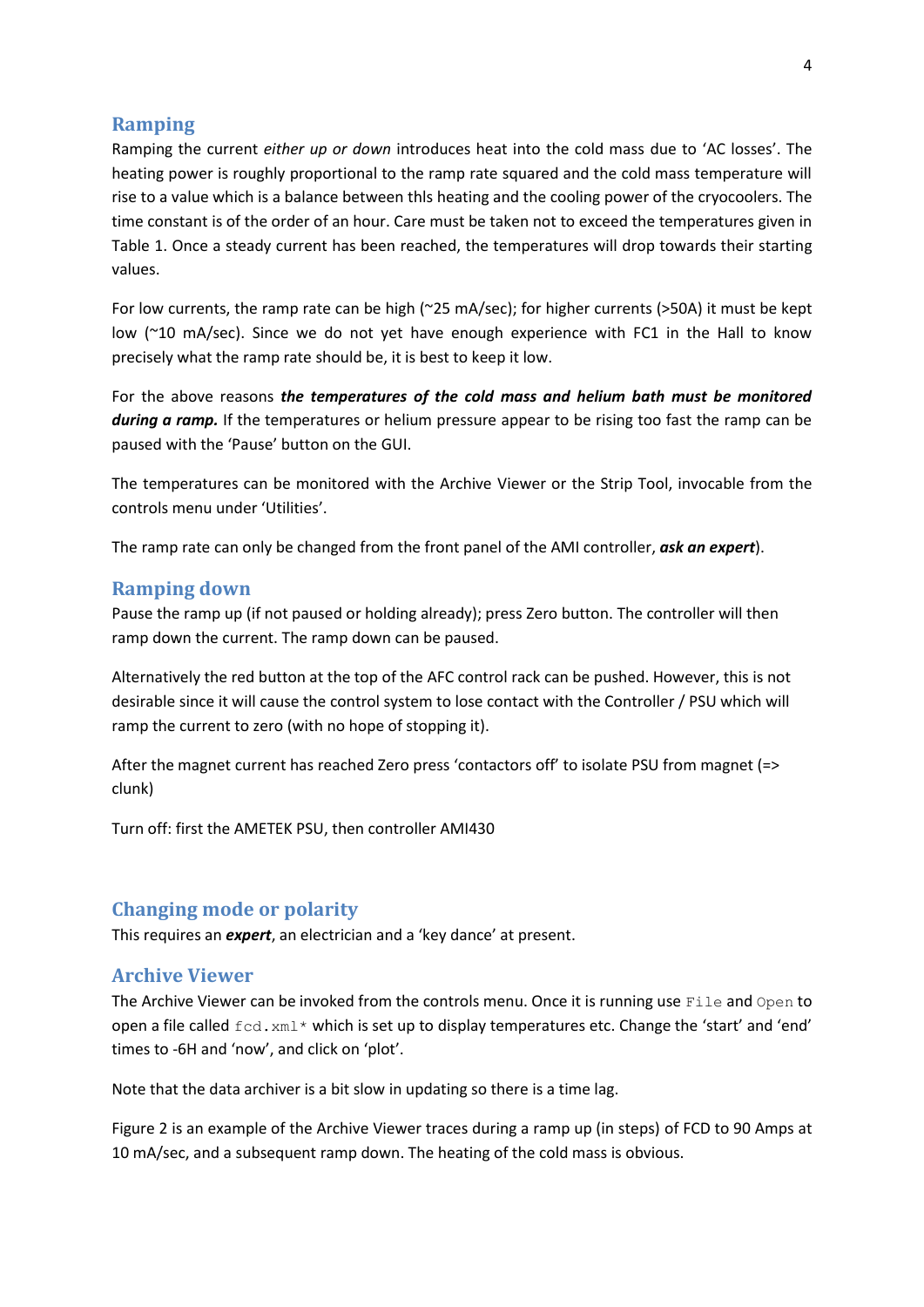

<span id="page-4-0"></span>**Figure 2 Archive Viewer traces of a ramp up and down of FCD. Red line = cold mass temperature (TS01); blue line = He bath temperature (TS02); thick purple line = current (up to 90 Amps).**

# **Quenches**

If the FC quenches, a couple of things must be must be done fairly soon afterwards (within ten minutes or so) to protect the helium system from contamination:

- 1. The helium supply valve, which is located on top of the module [\(Figure 3\)](#page-5-0) must be opened, and
- 2. Condensation and ice/snow on the pressure relief valve should be removed with a hot air blower. Do not blow **into** the opening of the relief valve as this would force air into the cryostat

An *expert* should be notified.